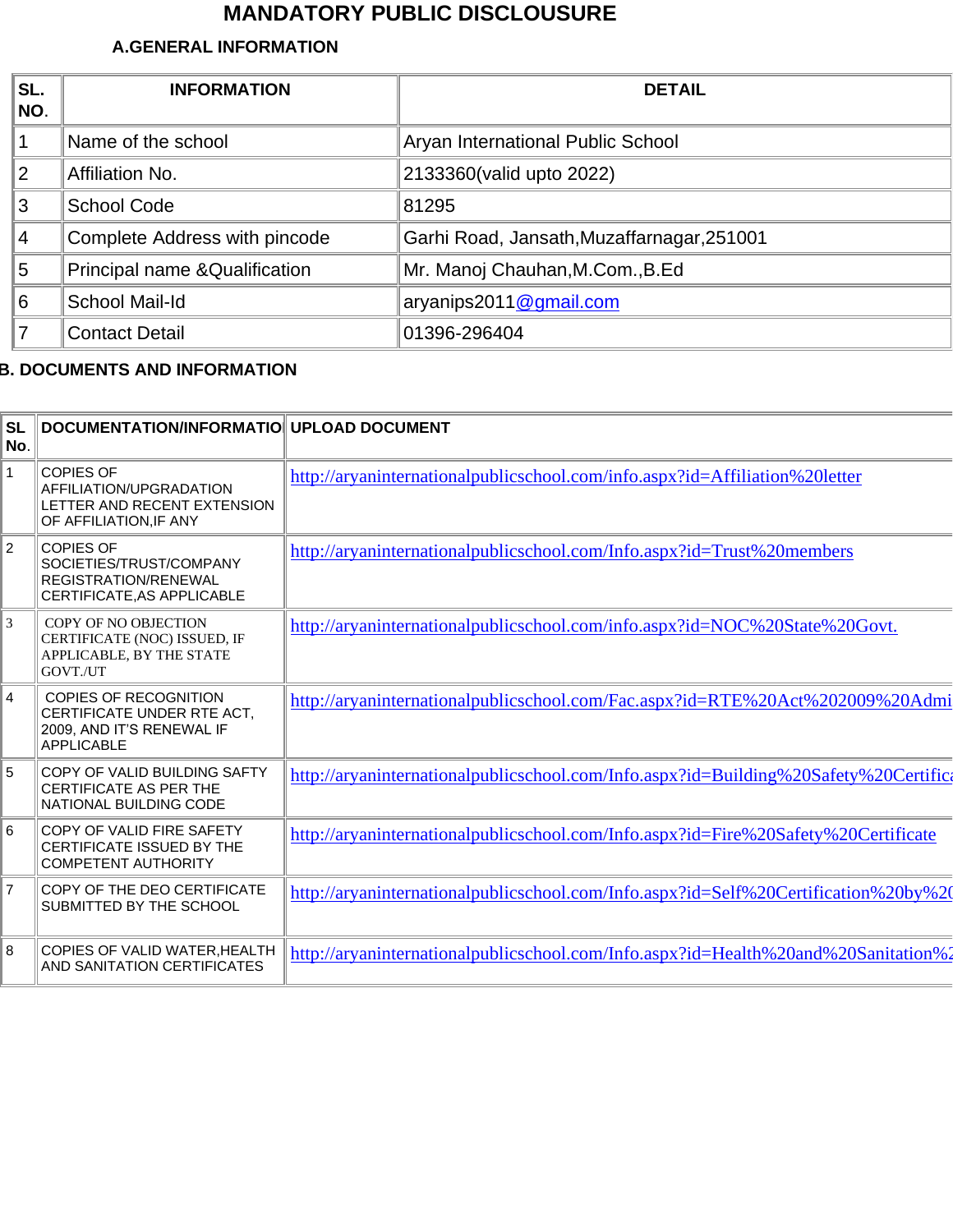## **C. RESULT AND ACADEMICS**

| S.NO.                      | DOCUMENTATION/INFORMATION                                                                        |                      | <b>UPLOAD DOCUMENT</b>                                                     |  |  |
|----------------------------|--------------------------------------------------------------------------------------------------|----------------------|----------------------------------------------------------------------------|--|--|
| $\mathbf{1}$               | FEE STRUCTURE OF THE SCHOOL                                                                      |                      | http://aryaninternationalpublicschool.com/fee.aspx?id=Fee%20Structure%2020 |  |  |
| $\overline{2}$             | ANNUAL ACADEMIC CALENDER                                                                         |                      | http://aryaninternationalpublicschool.com/Fac.aspx?id=Annual%20Calendar    |  |  |
| 3                          | LIST OF SCHOOL MANAGEMENT<br><b>COMMITTEE (SMC)</b>                                              |                      | http://aryaninternationalpublicschool.com/Info.aspx?id=SMC                 |  |  |
| 4                          | <b>LIST OF PARENT TEACHERS</b><br><b>ASSOCIATION (PTA)MEMBERS</b>                                |                      | http://aryaninternationalpublicschool.com/Fac.aspx?id=PTA%20List           |  |  |
| 5                          | LAST THREE YEAR RESULT OF THE<br><b>BOARD EXAMINATION AS PER</b><br><b>APPLICABILITY</b>         |                      | http://aryaninternationalpublicschool.com/Fac.aspx?id=Board%20Result       |  |  |
| <b>D. STAFF (TEACHING)</b> |                                                                                                  |                      | http://aryaninternationalpublicschool.com/Fac.aspx?id=STAFF%20DETAILS      |  |  |
| S.<br>NO.                  | <b>INFORMATION</b>                                                                               |                      | <b>DETAILS</b>                                                             |  |  |
| 1                          | <b>PRINCIPAL</b>                                                                                 | 1                    |                                                                            |  |  |
| $\overline{2}$             | <b>TOTAL NO. OF TEACHERS</b>                                                                     | 31                   |                                                                            |  |  |
|                            | <b>PGT</b>                                                                                       |                      | 13                                                                         |  |  |
|                            | <b>TGT</b>                                                                                       | 08                   |                                                                            |  |  |
|                            | <b>PRT</b>                                                                                       | 08                   |                                                                            |  |  |
| 3                          | <b>TEACHERS SECTION RATIO</b>                                                                    |                      | 1.5:1                                                                      |  |  |
| 4                          | <b>DETAILS OF SPECIAL</b><br><b>EDUCATOR</b>                                                     |                      | Mrs Manisha, M.A. (Psy.)                                                   |  |  |
| 5                          | <b>DETAILS OF COUNSELLOR</b><br>AND WELNESS TEACHER                                              | Mrs Rnuka Sharma     |                                                                            |  |  |
| E. SCHOOL INFRASTRUCTURE   |                                                                                                  |                      |                                                                            |  |  |
| S.NO.                      | <b>INFORMATION</b>                                                                               | <b>DETAILS</b>       |                                                                            |  |  |
| $\mathbf 1$                | <b>TOTAL CAMPUS</b><br><b>AREA OF THE</b><br><b>SCHOOL (IN SQUARE</b><br>MTR)                    | 8093 Sq.Mt           |                                                                            |  |  |
| $\overline{2}$             | NO AND SIZE OF THE<br><b>CLASS ROOMS (IN</b><br><b>SQUARE MTR)</b>                               | 17 As per CBSE norms |                                                                            |  |  |
| 3                          | NO AND SIZE OF<br><b>LABORATORIES</b><br><b>INCLUDING</b><br><b>COMPUTER LABS (IN</b><br>SQ MTR) | 06 As per CBSE norms |                                                                            |  |  |
| $\overline{4}$             | <b>INTERNET FACILITY</b><br>(Y/N)                                                                | Yes                  |                                                                            |  |  |
| 5                          | NO. OF GIRLS<br><b>TOILETS</b>                                                                   | 05                   |                                                                            |  |  |
| 6                          | NO. OF BOYS<br><b>TOILETS</b>                                                                    | 05                   |                                                                            |  |  |